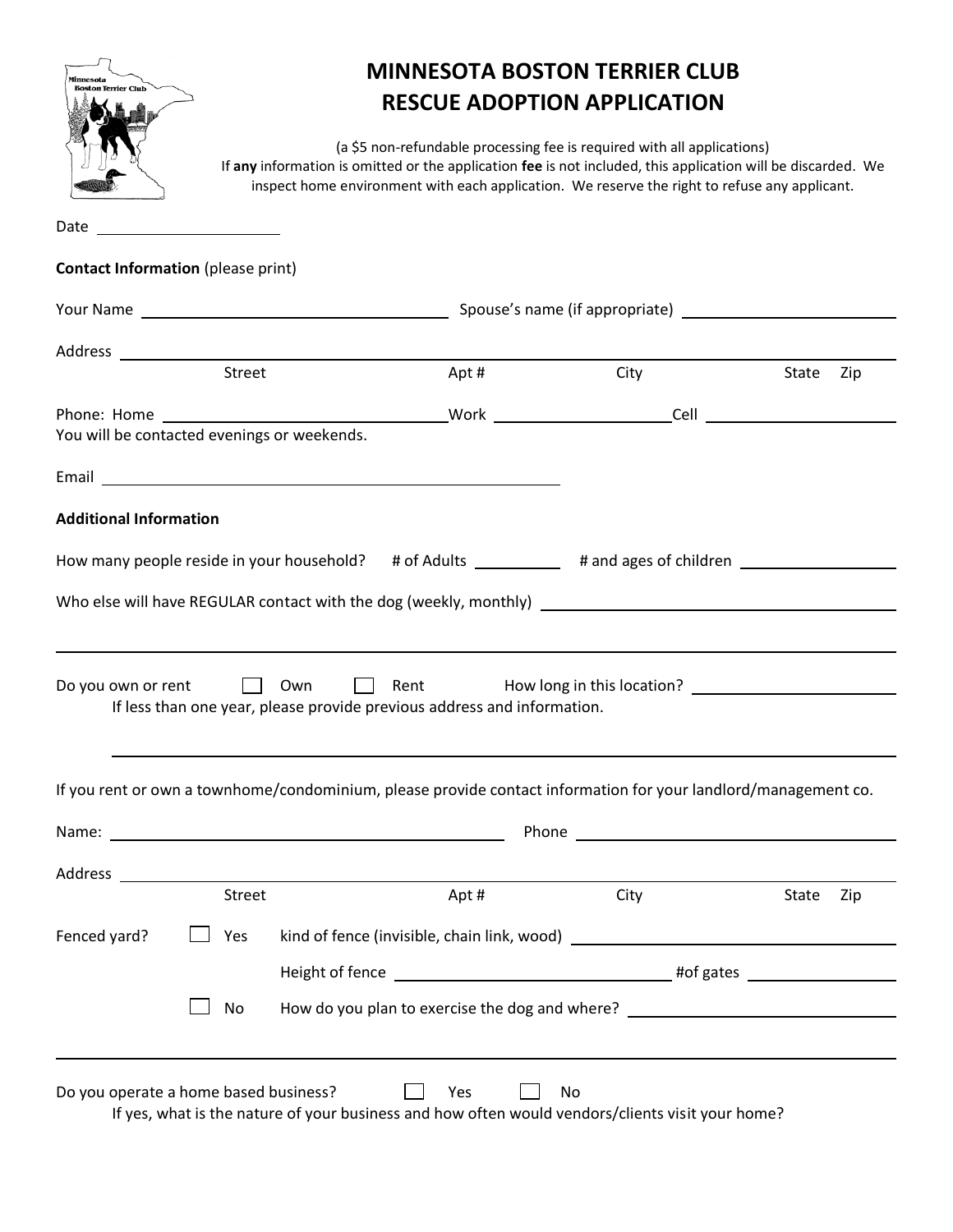| Are there Dogs currently in the home?<br>Name<br><b>Breed</b>                                           | No |  | Yes (list below)<br>Age | Sex                                                          | Sterilized Y/N   |
|---------------------------------------------------------------------------------------------------------|----|--|-------------------------|--------------------------------------------------------------|------------------|
| Are there other animals in the home (cats, guinea pigs, birds, etc.)?                                   |    |  | No                      |                                                              | Yes (list below) |
| Please list the dogs you have owned in the last five years.<br>Name<br><b>Breed</b>                     |    |  | Age                     | Sex                                                          | Sterilized Y/N   |
|                                                                                                         |    |  |                         |                                                              |                  |
|                                                                                                         |    |  |                         |                                                              |                  |
| Continue on back of form if necessary.                                                                  |    |  |                         |                                                              |                  |
| Please explain why previously owned animals are no longer in your home. (use back of form if necessary) |    |  |                         |                                                              |                  |
|                                                                                                         |    |  |                         |                                                              |                  |
|                                                                                                         |    |  |                         |                                                              |                  |
| What kind of training have your dogs had?                                                               |    |  |                         |                                                              |                  |
|                                                                                                         |    |  |                         |                                                              |                  |
|                                                                                                         |    |  |                         |                                                              |                  |
| Where will the Boston stay when you are away from the home (i.e., crate, kitchen, running free, etc.)   |    |  |                         |                                                              |                  |
|                                                                                                         |    |  |                         |                                                              |                  |
| How many hours will the dog stay alone?                                                                 |    |  |                         | Lacker Library Mours per day and an example and ays per week |                  |
| Why are you interested in adopting a Boston Terrier? (use back of form if necessary)                    |    |  |                         |                                                              |                  |
| What qualities/traits do you think you will find in Boston Terriers?                                    |    |  |                         |                                                              |                  |
|                                                                                                         |    |  |                         |                                                              |                  |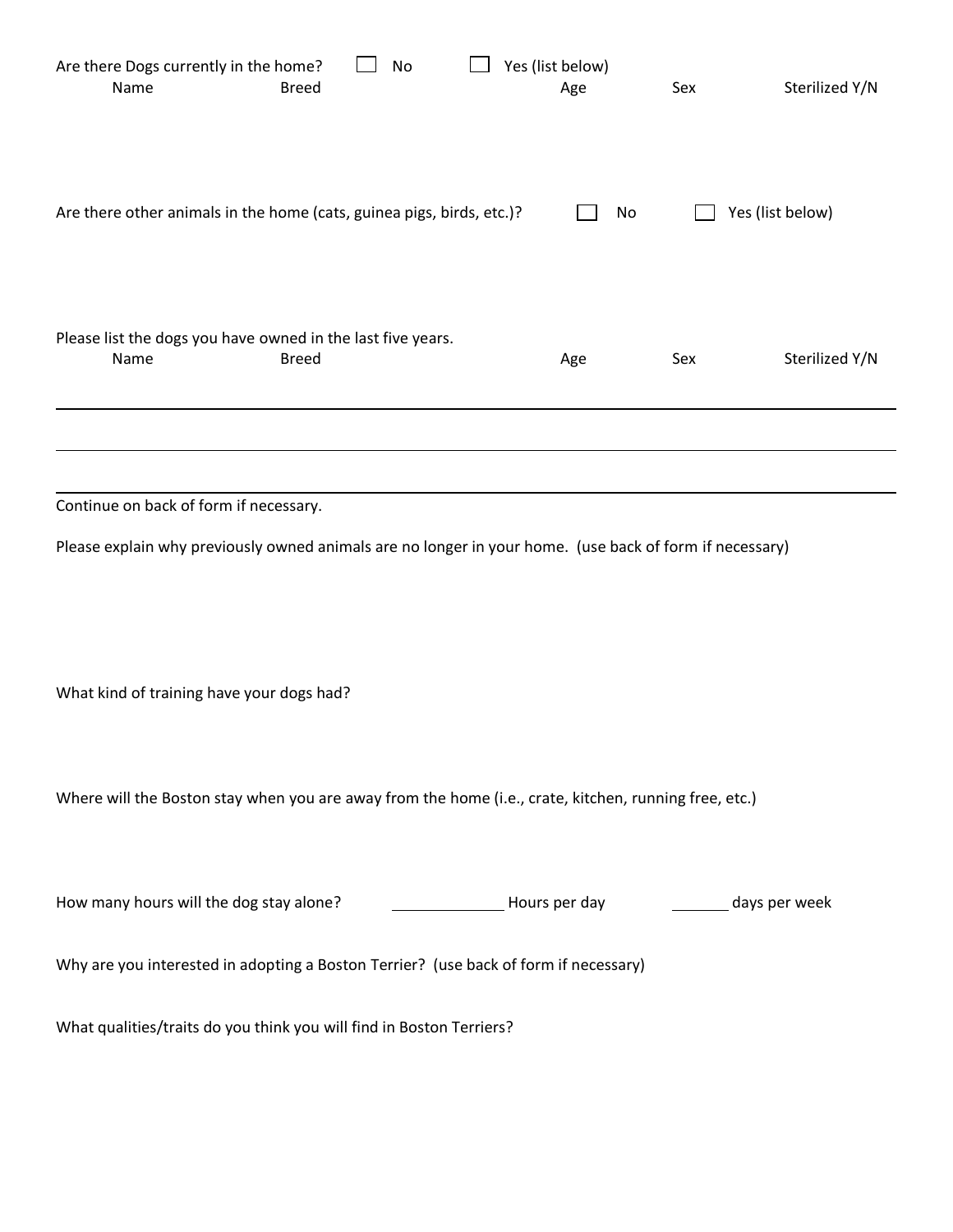| Have you ever owned a Boston Terrier before?                                                                                                                                                                                                                                             | No    | Yes - when?    |               |                        |
|------------------------------------------------------------------------------------------------------------------------------------------------------------------------------------------------------------------------------------------------------------------------------------------|-------|----------------|---------------|------------------------|
| Have you ever bred Boston Terriers?                                                                                                                                                                                                                                                      |       | No             |               | Yes (complete below)   |
| Have you ever trained or shown a Boston Terrier or other dog?                                                                                                                                                                                                                            |       | No             |               | Yes - please elaborate |
| Are you aware of the special needs of the Boston Terrier?                                                                                                                                                                                                                                |       | No             |               | Yes - please explain   |
| Are you interested in a specific Boston Terrier currently in our care? $\Box$ No                                                                                                                                                                                                         |       |                | Yes           |                        |
| Please be aware that we do not guarantee any specific animal for adoption as other applications may also be in process.<br>The life span of a Boston Terrier is approx. 12 - 15 years. What arrangements would be made for long term care should<br>you become unable to care for a dog? |       |                |               |                        |
| What would you estimate is the financial commitment to this dog per year (include food, essentials, vet fees, etc.)?                                                                                                                                                                     |       |                |               |                        |
| I am interested in                                                                                                                                                                                                                                                                       | Puppy | Female<br>Male | No Preference |                        |